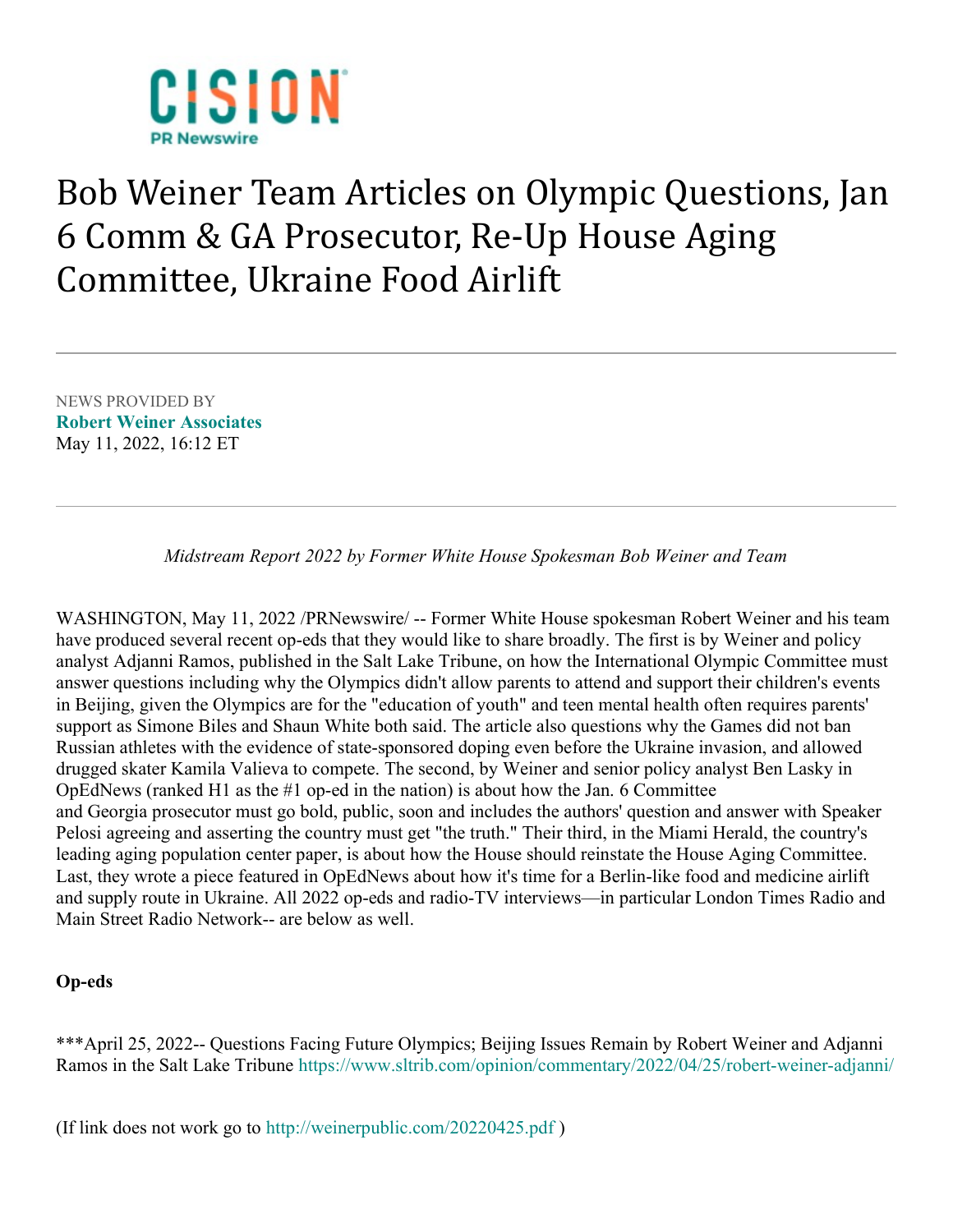\*\*\*April 13, 2022 -- "Go Bold but Go to Public Hearings Now by Jan 6 Committee And GA Prosecutor" - by Robert Weiner and Ben Lasky in OpEdNews as H1 (1st lead op-ed nationwide)

http://weinerpublic.com/20220413.pdf

\*\*\*March 21, 2022 -- "Florida's Claude Pepper was a giant in Congress. It should restore his committee on aging by Robert Weiner and Ben Lasky in the Miami Herald

http://weinerpublic.com/20220321.pdf

\*\*\*March 19, 2022 -- "Time for Berlin-Like Airlift of Food and Medicine to Major Ukraine Cities, Especially Kyiv" -- by Robert Weiner and Ben Lasky in OpEdNews

http://www.weinerpublic.com/20220319.pdf

\*\*\*January 21, 2022—"Get It Done! Go for Individual Victories on Child Credit, Drugs, Climate, Home Care, Pre-K, College..."—by Robert Weiner and August Clarke, ranked H1 by OpEdNews (1st lead op-ed nationwide)

http://www.weinerpublic.com/20220121.pdf

\*\*\*January 14, 2022—"GA Trump Prosecutor Plea Deal: No Jail for not Running for Office?" by Robert Weiner, Ben Lasky and Madison DeFrancesco in OpEdNews as H2 (2nd lead op-ed nationwide)

http://www.weinerpublic.com/20220114.pdf

## Media

\*\*\*March 28, 2022 -- Interviewed live on *London Times Radio* (and livestream TV via zoom), with host Carole Walker, producer Rufus Gray, concerning Biden-Ukraine statement, national politics, and midterm elections | Audio on SoundCloud

\*\*\*March 3, 2022 -- Interviewed live on Main Street Radio Network Alan Nathan Show, 200 stations via Salem Radio, guest host Joseph Patterson.

Segment 1: Ukraine and SOTU

Segment 2: Biden SOTU, move "center," and January 6 Committee update